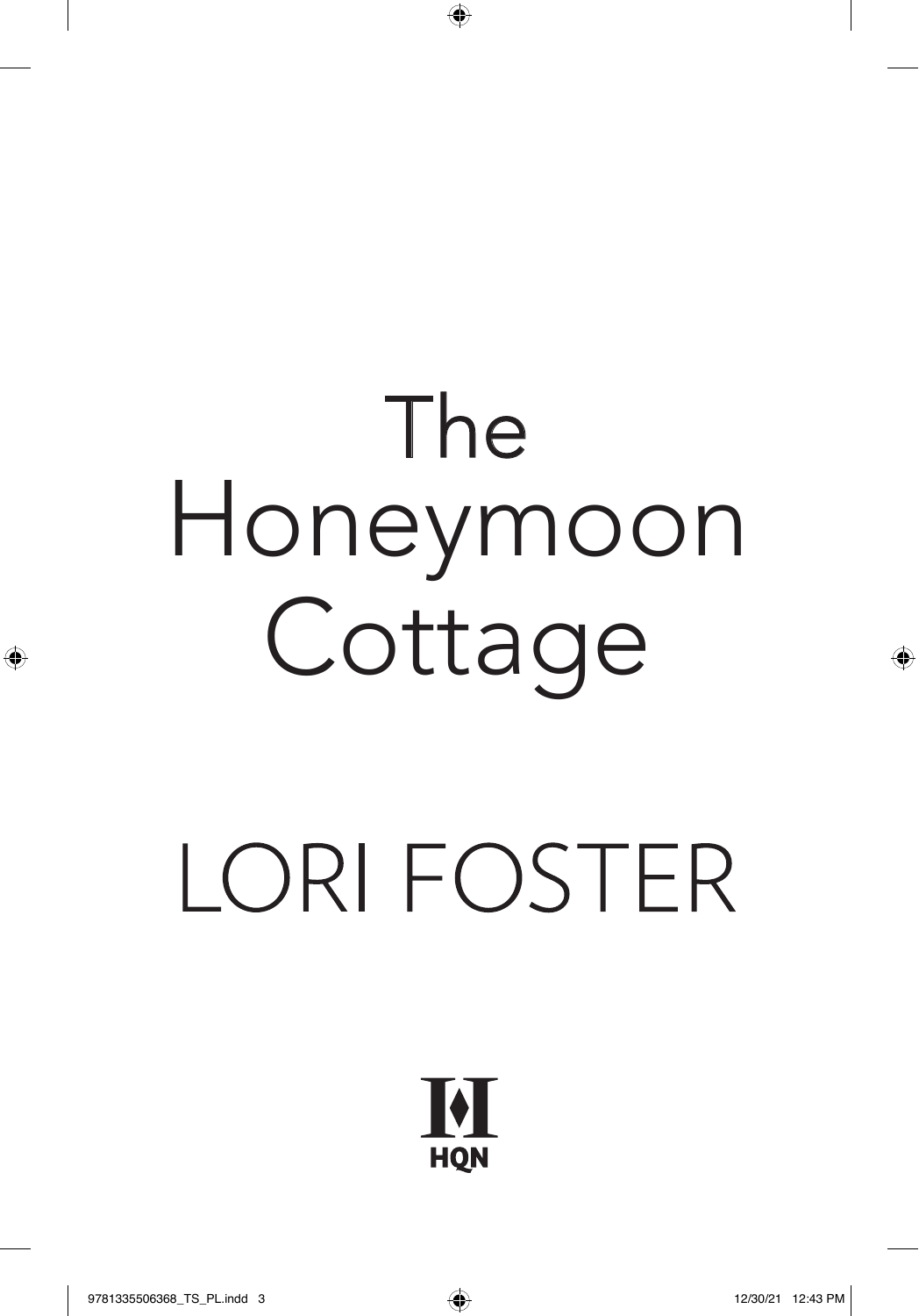## Groaning, Yardley Belanger dropped the

1

⊕

pencil and stretched her back. She'd been at her desk too long today and her body didn't appreciate it one bit. She spent far too much time trying to find clever ways to play off the town name. Cemetery, Indiana. There was only so much she could do with that. Why couldn't it have been Bliss, Indiana? Or Romance, Indiana. Those names would have worked perfectly for a wedding planner. But no, Cemetery it was, and apparently Cemetery it would stay.

Sentiment and tradition, especially when it came to horrible old names, could really crowd out practicality.

Raising her arms high, she twisted this way and that, unkinking her muscles before attempting to focus again. She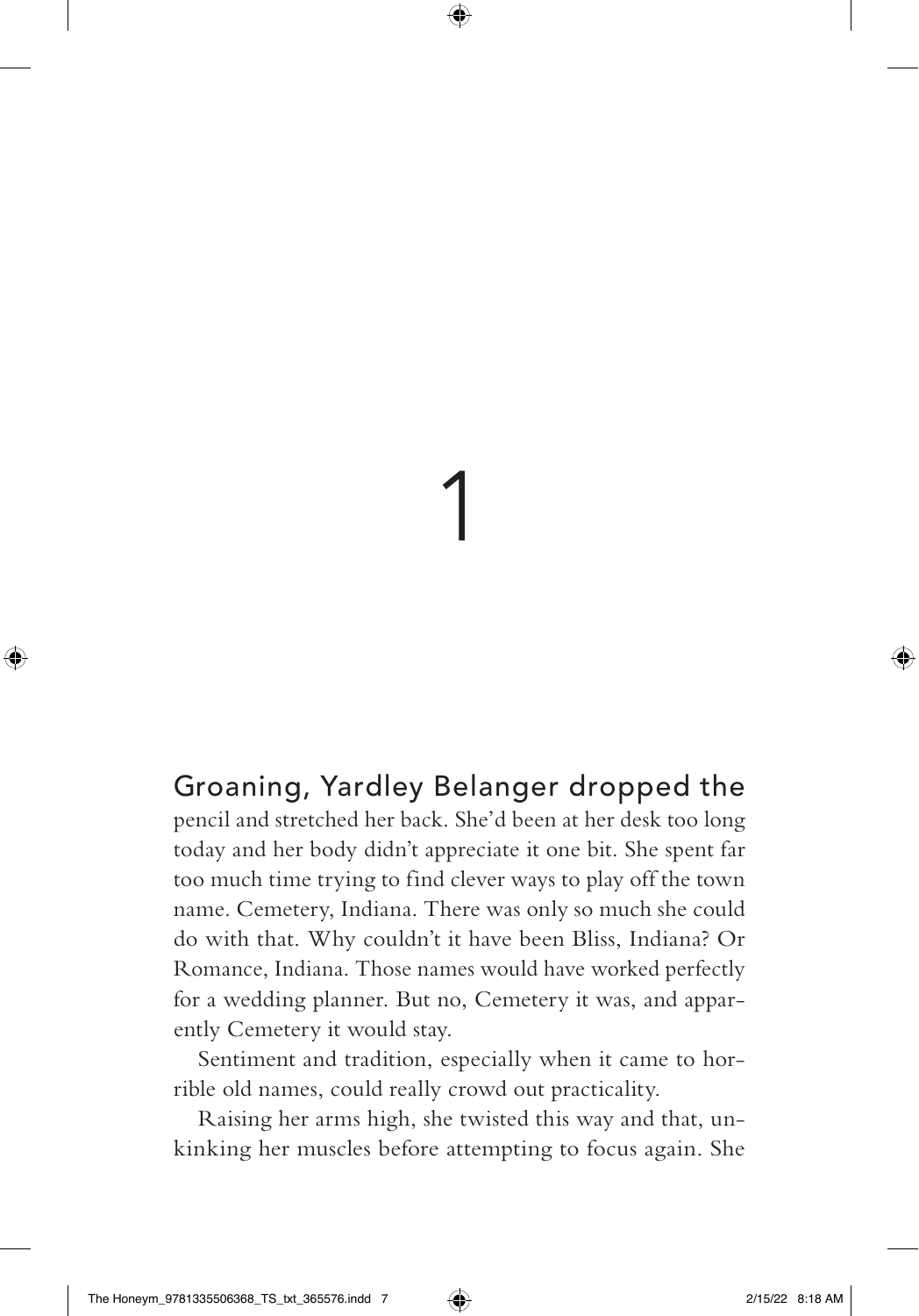⊕

loved her work as a wedding planner, and she even enjoyed creating meals for herself, her mother and her aunt. They were tasks she'd grown into, and she took a lot of pleasure in them. She also found immense satisfaction in rehabbing their Victorian-style home.

Paying the bills, though? Not so much. And cleaning? Ugh. She really hated that. She did it anyway because she ran the business through her home, and customers expected things to be nice. Unfortunately, her mother and aunt were messy divas who forgot a cup here, a napkin there, a pair of shoes at the bottom of the stairs… Yardley had fallen into the habit of tidying up after them.

One upside to Cemetery? She loved the area, and she loved… Oh yes, she loved the Honeymoon Cottage. Opening the email window on her computer, she again scrolled through the photos that had arrived yesterday. The owner had updated things to Yardley's suggested recommendations, and it was just so incredibly beautiful. Not that it had needed much. Nestled in mature trees with wild honeysuckle all around, within a few feet of a private cove on the lake, the cottage could be utterly bare and newly married couples would still adore it.

Yardley certainly did.

Somewhere toward the front of her house, a screen door slammed. Her mother, she thought with a grimace. Or her aunt? They were supposed to be out until dinner. Right now was not a good time for her to have to deal with their constant bickering. No one could out-insult the Belanger sisters.

Seconds later she recognized the sound of her best friend's fast footsteps. Amelia "Mimi" May never did anything leisurely, including walk. She had one speed: full go.

Like a gust of fresh air, Mimi sailed into her open office space, saying, "Oh good, you're alone." She dropped into a chair as if someone had poured her there, legs stretched out,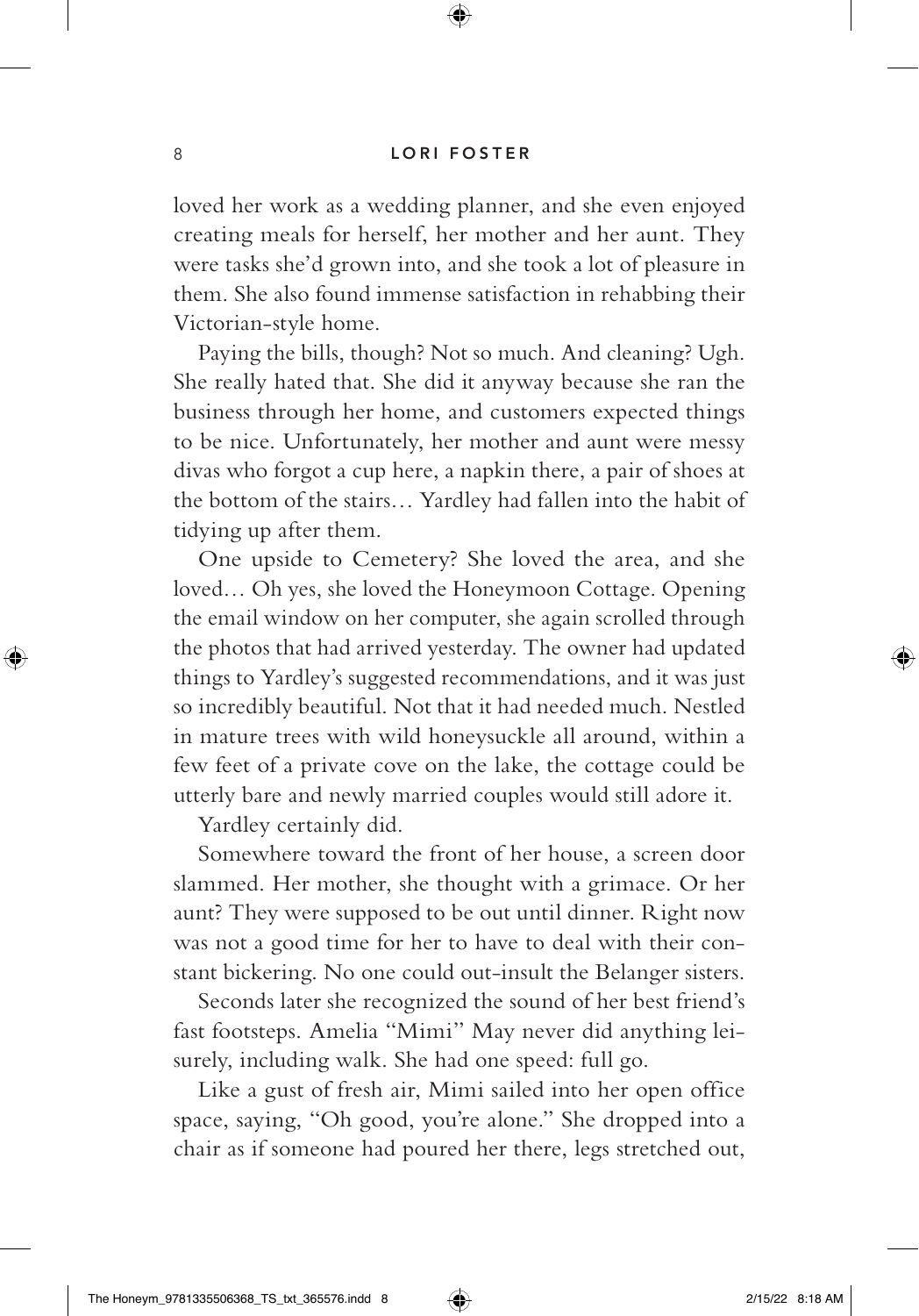⊕

spine slouched, elbows draped over the padded arms. Her short, curly blond hair bounced once before settling around her oval face.

Yardley grinned. "Good thing. A customer would've thought we were under attack the way you shot in here."

"Time, you know," Mimi said. "I never, ever have enough time these days."

"You always rush," Yardley countered. From grade school on, Mimi had left her breathless. She'd also befriended her, backed her up, offered defense and alibis, and once she'd even punched a boy for making Yardley cry. "That's not a complaint though. I'm glad to see you. I needed a break."

Mimi closed her big blue eyes and sighed. "Me, too."

Yardley didn't storm through life the way Mimi did, but her mouth often resembled a runaway train. For the most part, she'd learned to temper it, to slow down and think before speaking. But in moments of excitement? Few people could keep up with her.

Even fewer cared to try.

↔

And around Mimi? She didn't need to temper anything. That's why she and Mimi were such a good fit. She loved Mimi's energy level, and Mimi never failed to mentally keep pace with her wild ramblings.

"Not enough sleep last night?" Yardley asked. "Did the baby keep you up?"

"Well, it sure wasn't Kevin." One eye peeked open. "Sammy slept fine for once. She's six months old now but Kevin hasn't yet…" Pausing, she made a face. "It's like I had a kid and became this sexless lump taking up space in the house."

Yardley sympathized—with both of them. It wasn't the first time she'd heard this complaint. "You had such a difficult birth." With two early miscarriages prior to that. "Plus,

The Honeym\_9781335506368\_TS\_txt\_365576.indd 9  $\bigoplus$  2/15/22 8:18 AM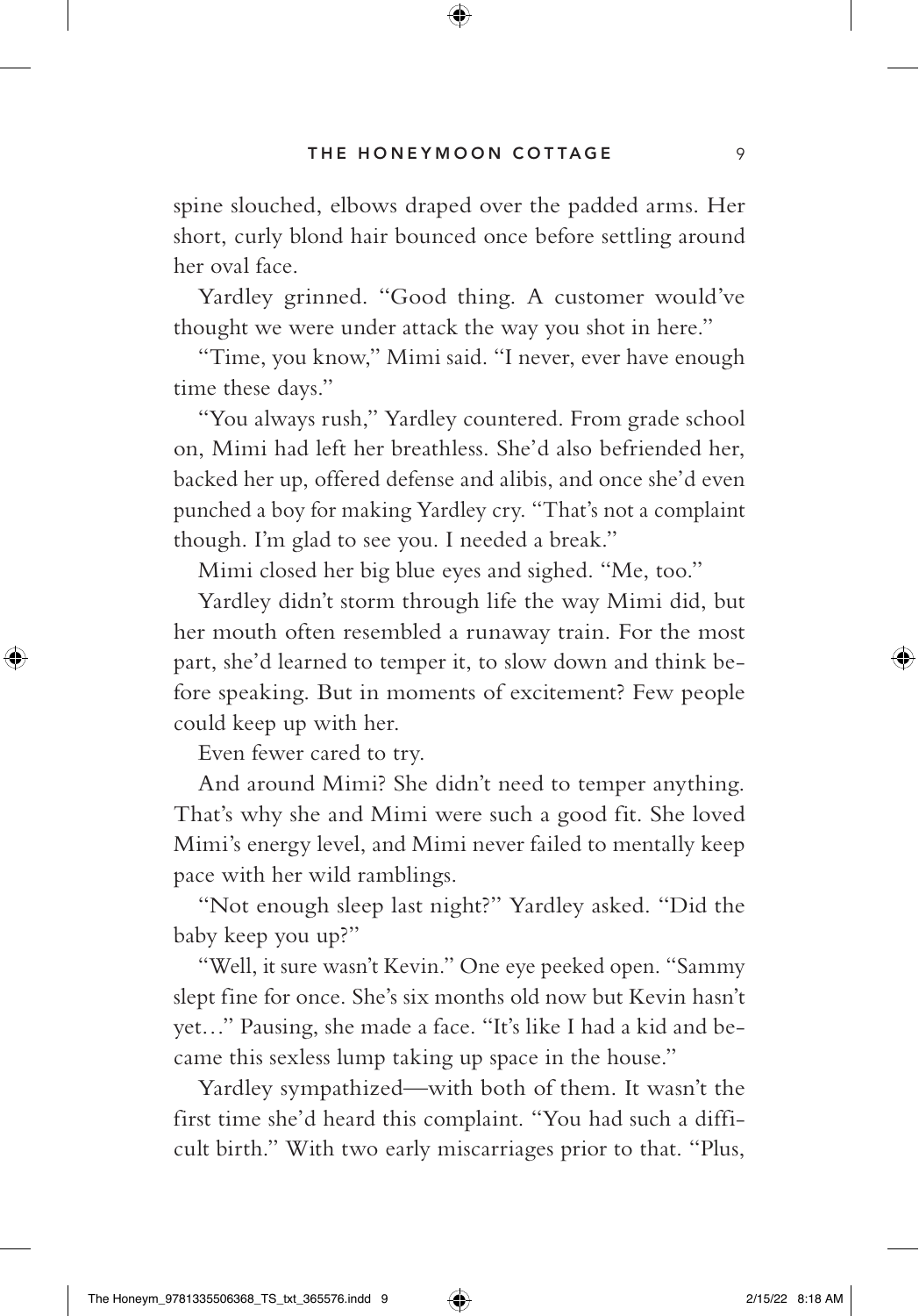⊕

it took you a while to recover. Kevin was scared to death for you. Maybe he's just still worried."

"Not so worried that he doesn't want to fish at every available moment."

"*Every* available moment?" Yardley asked. "So that wasn't him cooking dinner the other day when I came by? Or the time before that when he was cleaning all the floors?"

"Or when he mows the lawn or does the grocery shopping or cleans my car." Blowing out a breath, Mimi groaned, "Never mind me. Kevin is great."

"He is, and so are you." Mimi could complain to her all day long and Yardley would still know the truth. Sometimes, though, a girl needed to vent. She wanted Mimi to feel free to talk to her anytime, about anything.

"The thing is, I know he *wants* to be fishing. He might not say it, but he loves being out on the boat. Probably the peace and quiet."

"If he wanted to fish, he would. A lot of guys wouldn't even ask. They'd just disappear on you. I'm betting Kevin is as busy being a parent as you are." With such an adorable baby to focus on, she doubted either of them wanted much time away.

"Right again." Mimi made a face of disgust. "I'm just horny and I have cramps."

The horniness Yardley took as a good sign. It meant Mimi was getting back to normal. But the other alarmed her. "Cramps?" she asked, sitting forward.

"My period. Since giving birth, it's like my PMS is on steroids or something. The cramps last a good seven days—before and during my period. Honest to God, I wouldn't have let Kevin touch me last night anyway." Half under her breath, she complained, "But he should have tried, damn him."

Yardley stood and snagged her friend's hand. "Come on.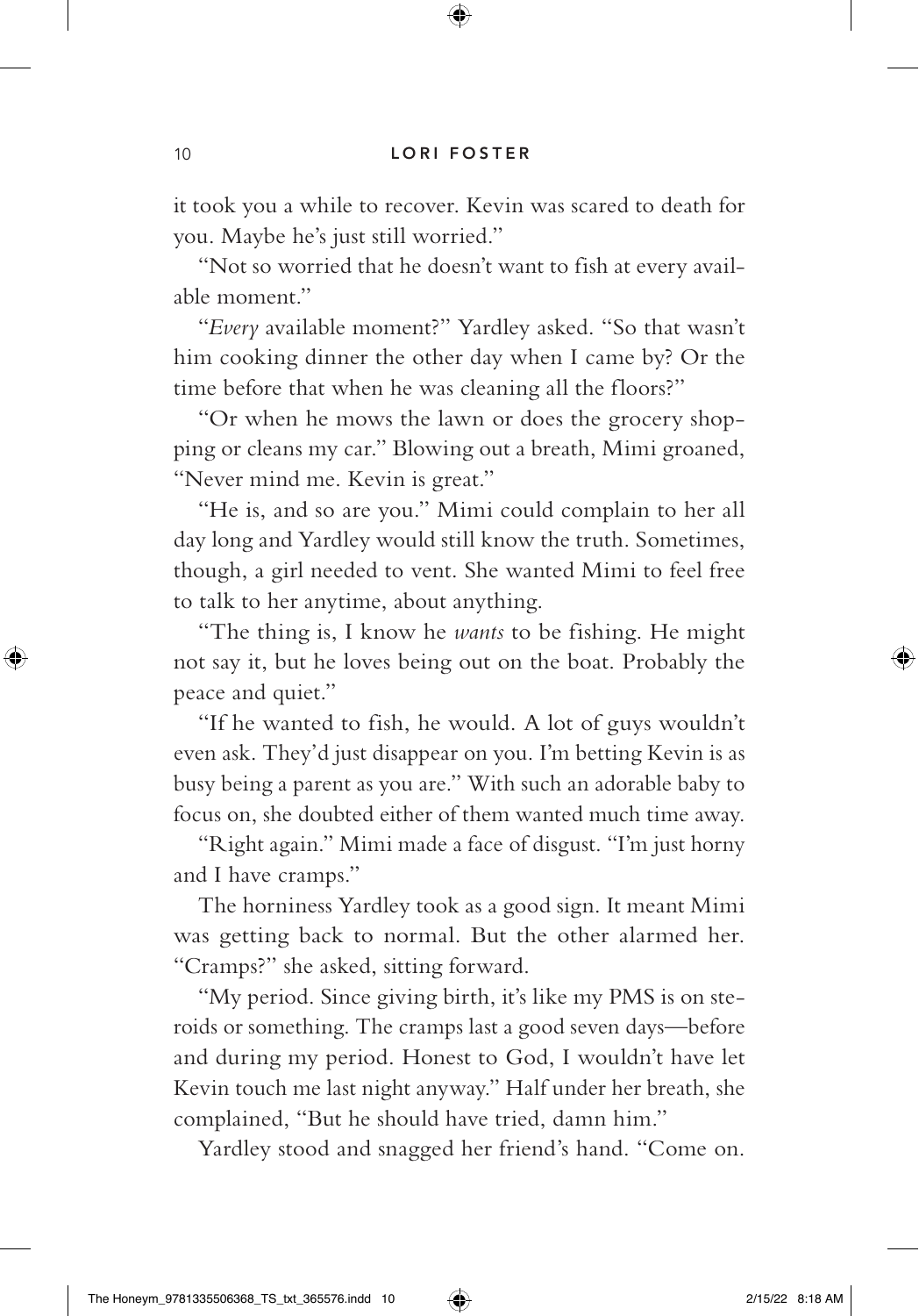⊕

We'll make that cinnamon tea you like, and I have some fresh lemon cookies that I was saving for customers."

"Customers…and best friends?"

↔

"Exactly." With Mimi's hand held in her own, she headed to the kitchen. "Have you asked the doctor about your cramps?"

"Yup. I'm the picture of health, so no worrying."

She'd worry if she wanted to—and with Mimi's history, she had good reason for it. "Let's relax for a while. I finally got the buzzer fixed in here, so I'll hear anyone who comes in the front door—even if they don't slam the screen."

"Ha ha." Mimi dropped onto a stool at the island, close to where Yardley would heat the water for the tea.

The house, built in 1900 and updated by numerous families since then, had many challenges, but Yardley *loved* the kitchen. Little by little, when finances allowed, she'd remodeled it. Now instead of in a dinky ceramic sink, she filled the tea kettle in a copper farmhouse sink with stunning oil-rubbed bronze faucets, beneath an ornate window with cut glass panes that mimicked the glass in the upper cabinets.

Everything was fresh and new, from the cream-colored cabinets and the light fixtures to the tile and the hardware. She'd passed on updating her own bedroom at the opposite side of the entry doors to ensure she had the kitchen of her dreams.

"By the way," Mimi said, "where are Cruella and Maleficent?"

Yardley shot her friend a frown. Mimi knew she shouldn't call her mother and aunt those awful names. Not because Yardley disagreed with the comparison, but because if either of the elder women ever overheard, they'd make Mimi's life miserable.

"Shush it," Yardley said in mock warning.

Her friend shot her an impish grin full of innocence. "What? I'm always respectful to their faces."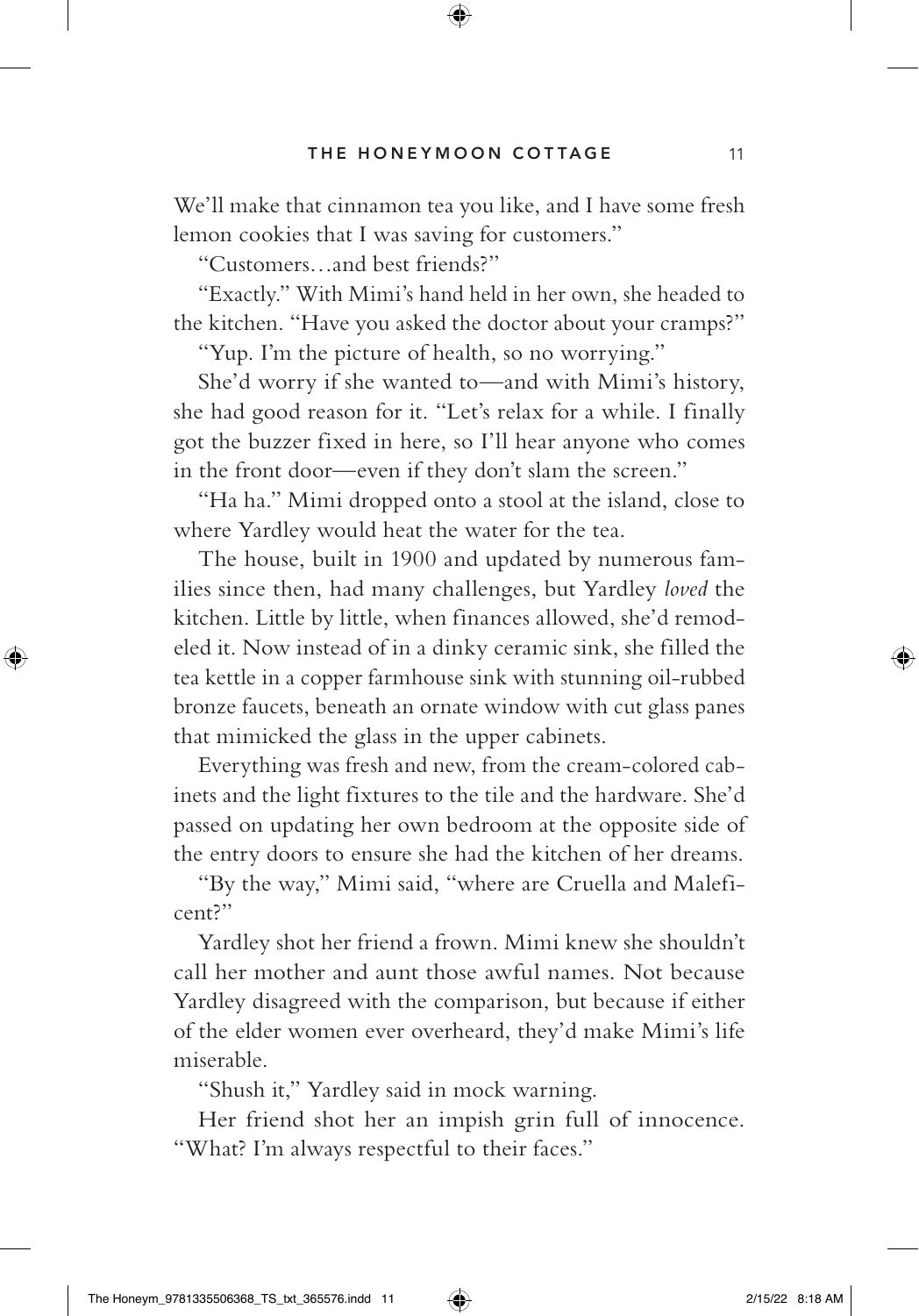⊕

Usually she was—except for when she took offense on Yardley's behalf. Most of the time, Yardley didn't think her mother or aunt even realized that they were insulting her. They threw not-so-subtle barbs at each other so often, there was bound to be a stray dart every now and then.

"They're out until dinner."

Sniffing the air, Mimi asked, "What are we having, anyway?"

"For dinner?" It was doubtful Mimi would get any, because she wouldn't stay away from her daughter that long. "Lasagna. That's the sauce you smell that I cooked earlier today. I'll assemble it all and have dinner on the table at six if you want to join us."

"Oh how I wish I could. No one makes lasagna like you." She sighed. Again. "Mom has Sammy, and she's great with her."

"Your mom is great in every way." Many times, Yardley had envied Mimi for her wonderful mother.

"True, true. But I'll have to get back to the little stinker before then." Mimi clasped her really impressive boobs. "I'm cutting back on the breastfeeding, but if I stayed away that long, I'd probably pop."

Yardley hurried around the island and drew Mimi in for a tight squeeze.

"Hey. What's that for?" Mimi asked, once she'd returned the embrace.

"You're just the most amazing mom. I mean, I always knew you would be. You're so full of love and patience. Little Sammy is the luckiest girl in the world."

Snorting, Mimi said, "You only think that because I adore *you*."

The casual words hit too close to home, so Yardley smiled and turned away to retrieve the cookie tin from her new free-

↔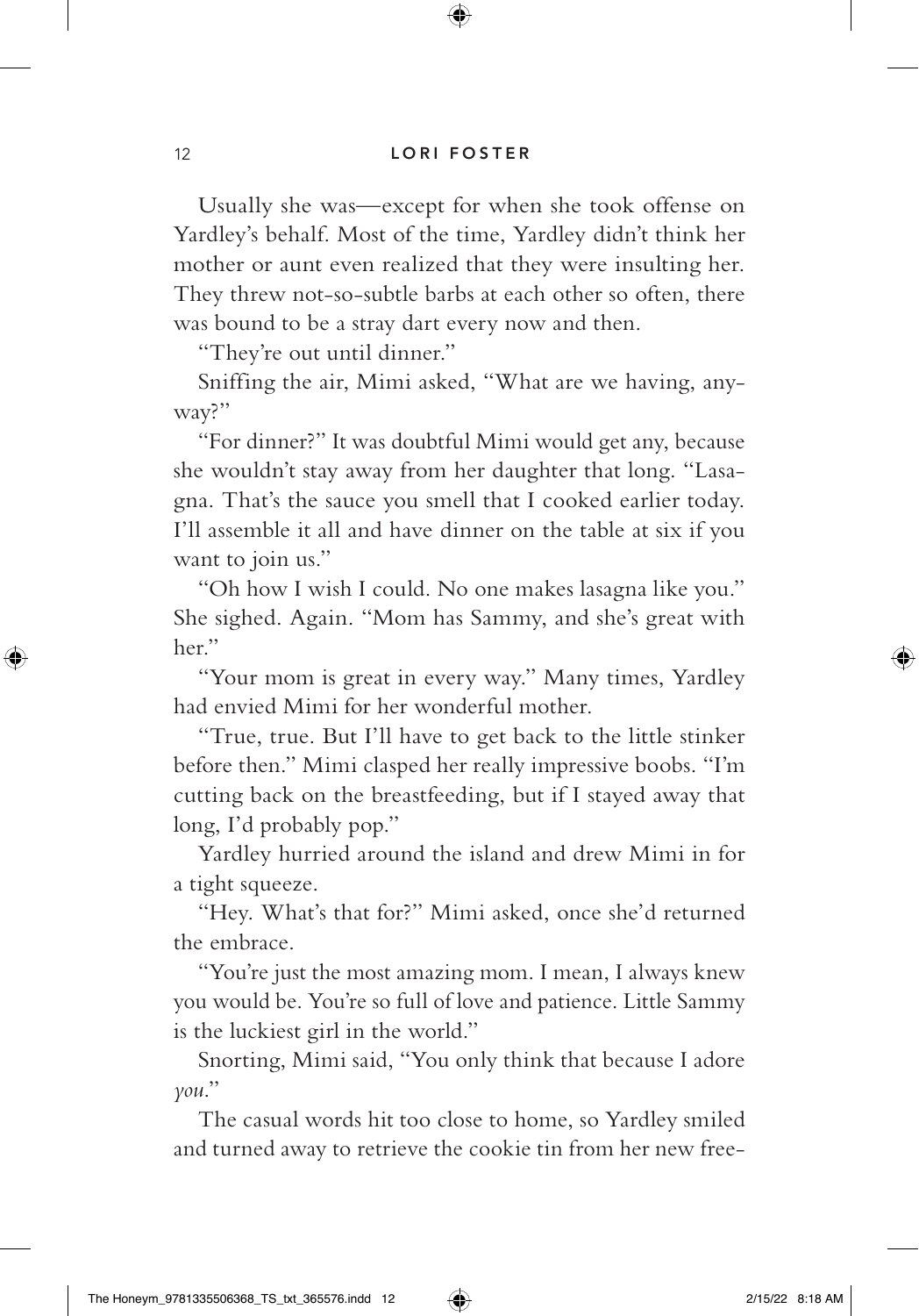⊕

standing butler's pantry. "Your adoration is appreciated." So very, very much. What would her life be like without Mimi in it?

She didn't want to know.

"Adoring you was super easy and you know it. I'm weird, you're weird, it was meant to be."

"Hey," Yardley protested. "You're not weird!"

Mimi started snort-laughing and then she couldn't stop.

"Are you getting hysterical?" Her friend hadn't laughed like that in a while.

The question only made Mimi laugh harder, until Yardley reluctantly got drawn in, and soon they were both out of control cackling.

Minutes later, to the sound of the tea kettle whistling, Mimi wiped her eyes. "Ohmigod, you defended me—*from me*," Mimi explained, still wearing a huge, lopsided grin—at least until she softly asked, "Why won't you defend yourself like that?"

Rolling her eyes, Yardley turned away. "Everyone knows I *am* weird. Always have been." Growing up in Cemetery, she'd never seemed to say the right thing, do the right thing, or act the right way. Her mother was forever embarrassed by Yardley's "lack of social graces." It'd take more digits than she had on her fingers and toes to count the number of times her mother and aunt had reminded her that she was the black sheep of the Belanger line of females, which they blamed on the father she'd never known.

Not Mimi. From day one, her friend had embraced what she called "unique qualities." She admired Yardley's lack of fashion sense, and her less than classic features that were so different from her mother's and aunt's. She even liked the rapid-fire way Yardley strung together so many unnecessary, and often unwanted, words when she got going.

The Honeym\_9781335506368\_TS\_txt\_365576.indd 13  $\bigoplus$  2/15/22 8:18 AM